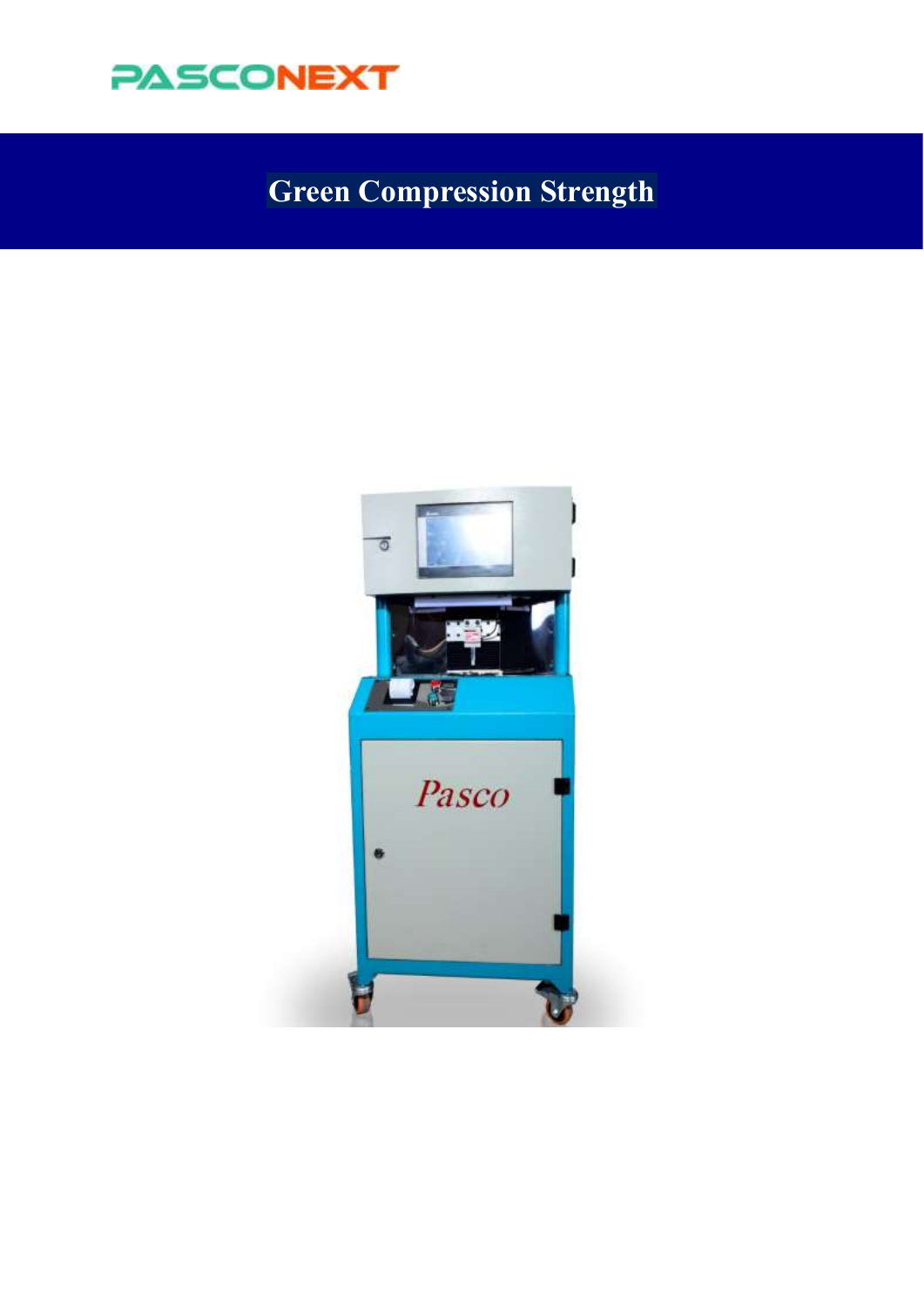#### **General Features**

Green Compression Strength Testing Machine determines the load value that pellets resist to the point of crushing. The designers and developers of this machine have made an effort to make sure it measures the crushing point at the precision of one decimal place in kilograms. In other words, the technological advantage with this machine is that determining the point and load of crushing. This tester receives a thousand pieces of data per second from the load cell to find the fastest route to the peak crushing force. Along with the highest degree of sensitivity, the machine is designed to be operated with ease, to receive data, to conduct the testing requiring minimum technical expertise as well as to process and perform the research projects with the power of great degree.

The main parts of the machine consist of:

- 1. The power mechanism
- 2. Electronic eyes
- 3. The disc
- 4. The electronic board
- 5. The display
- 6. The computer

#### **System Features**

The loading device, with a capacity of 50 daN  $(-50 \text{ kg})$ , works at constant compression speed (8, 15, 20, or 40 mm/min). The low speed is kept only during the compression period. High-speed movement of the compression plate is provided in the approach and return phases to reduce total test time. The load measuring system is equipped with an electrical self-calibration procedure,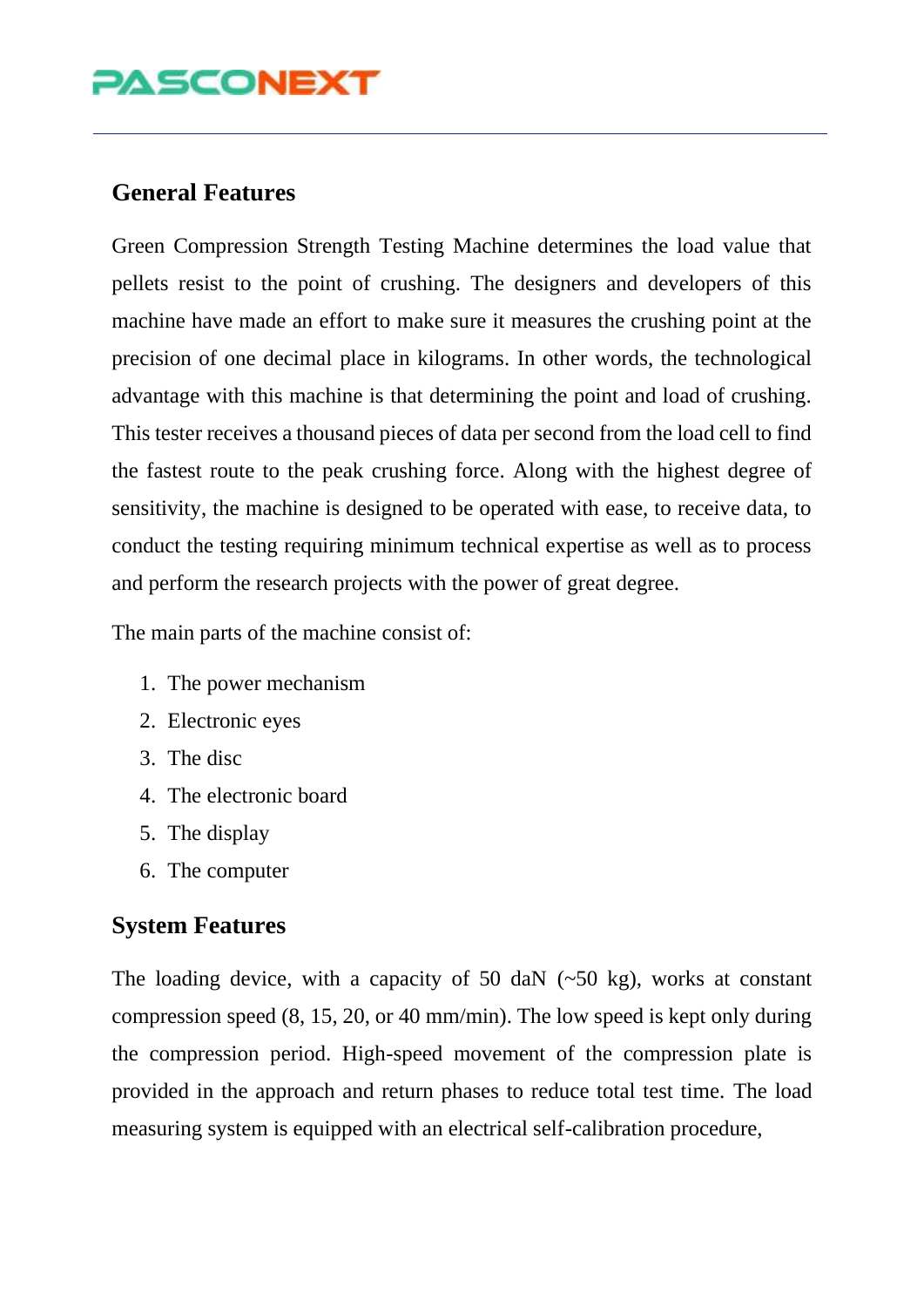performed periodically. Data are displayed and printed both in kilogram and with a resolution of 0.1 kg.

#### **Feeding**

Firstly, the operator places 10 pellets in the disc holes. Then the machine is turned on and so is the operator's dashboard (HMI). After each turn, the crushing system and the disc return to the starting point.

#### **Operating Mode**

The machine functions automatically. The disc moves the pellets below the ramrod and crushing is conducted. The crushed pellets are then moved to the exit points built into the container. The number of pellets to be crushed can be adjusted in the settings and can vary from one to eleven in every disk. The load cell is located between the upper-pressure arm and the pellet ramrod. Once the ramrod touches the pellets, the movement speed reduces to the test speed. The controller is adjusted so as the distance between the ramrod and the surface is never below 3 millimeters; and in case of a collision with the surface, the ramrod moves up to avoid any damage to the machine. It is because the power reduces to a particular degree. All the position coordinates are in accordance with the encoder in Servomotor the moves the ramrod using a ball screw mechanism.

#### **Electronic Unit**

The electronic unit drives the compression process and provides to display and print the crushing strength values and to calculated statistic data. The available statistics are minimum and maximum value, the number of tests with values under different thresholds, mean value, standard deviation, and variation coefficient. One of the sensitive parts is the electronic board designed and developed by this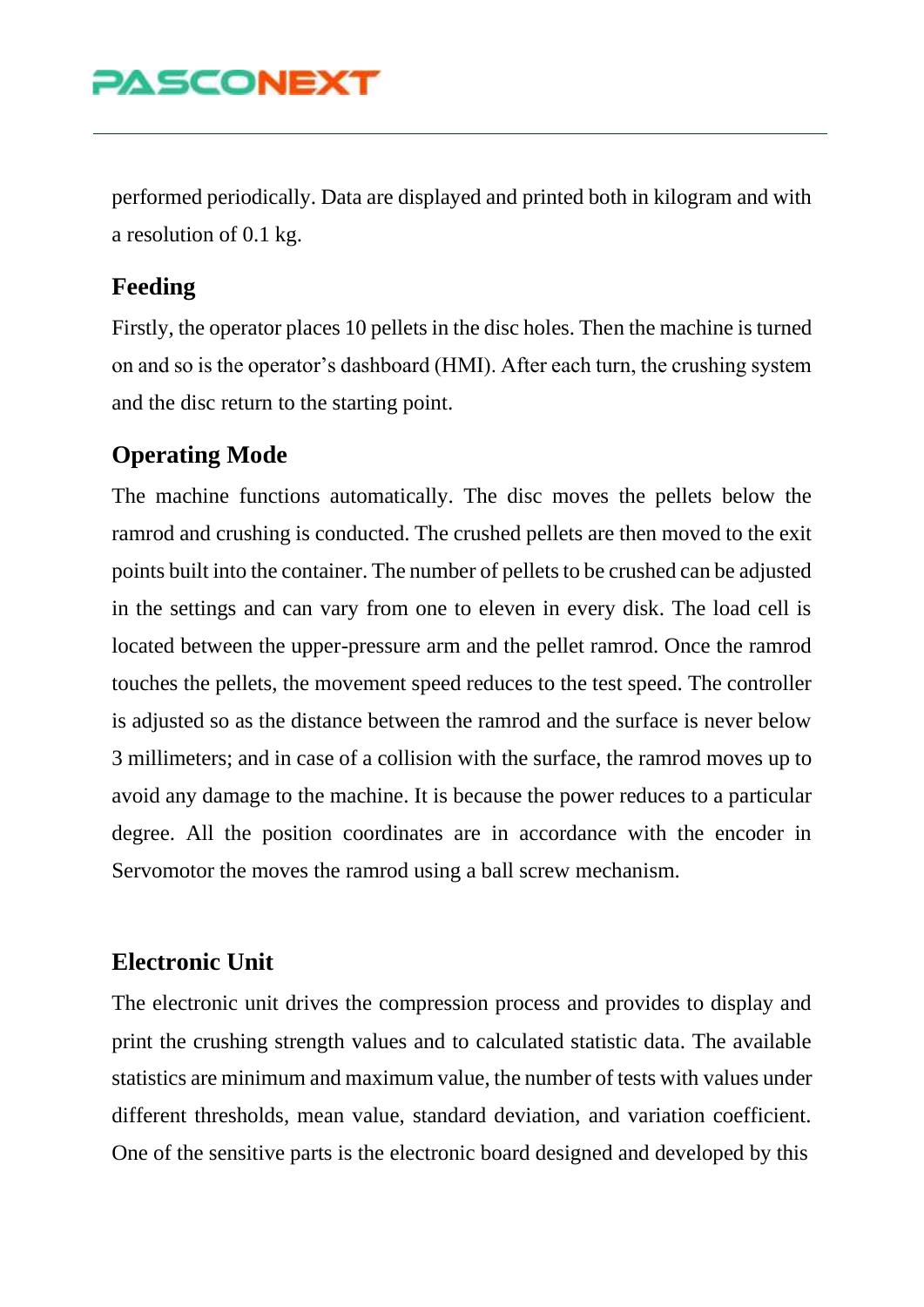company and can manage all processes of the functioning parts and the instrumentation. The electronic board includes a considerable number of ICs, resistors, and relays which are all supplies by authoritative companies to improve the quality and lifespan of the board. A remote host computer interface (RS232C) is included to allow data logging and/or graphic representation of the results. The Pasco CCS software is available for providing a user-friendly interface to archive and graphical print out the test results.

#### **Pasco CCS software**

The Pasco CCS software is an optional dedicated Software that allows the operator to have online monitoring of test results and to get the printout of the Test report as in the Standards. Acquisition, archiving, printing, and export of test data, together with the graphical representation of the results are fully provided. The software is compatible with the Microsoft Windows© environment.

#### **Load Cell Calibration system**

The CCS Calibration System is an external comparison tool that allows the users to perform a periodic calibration of the device with a certified load cell. All mechanical parts needed to operate with the load cell are included in the kit. The provided calibration certificate guarantees the precision of the readings.